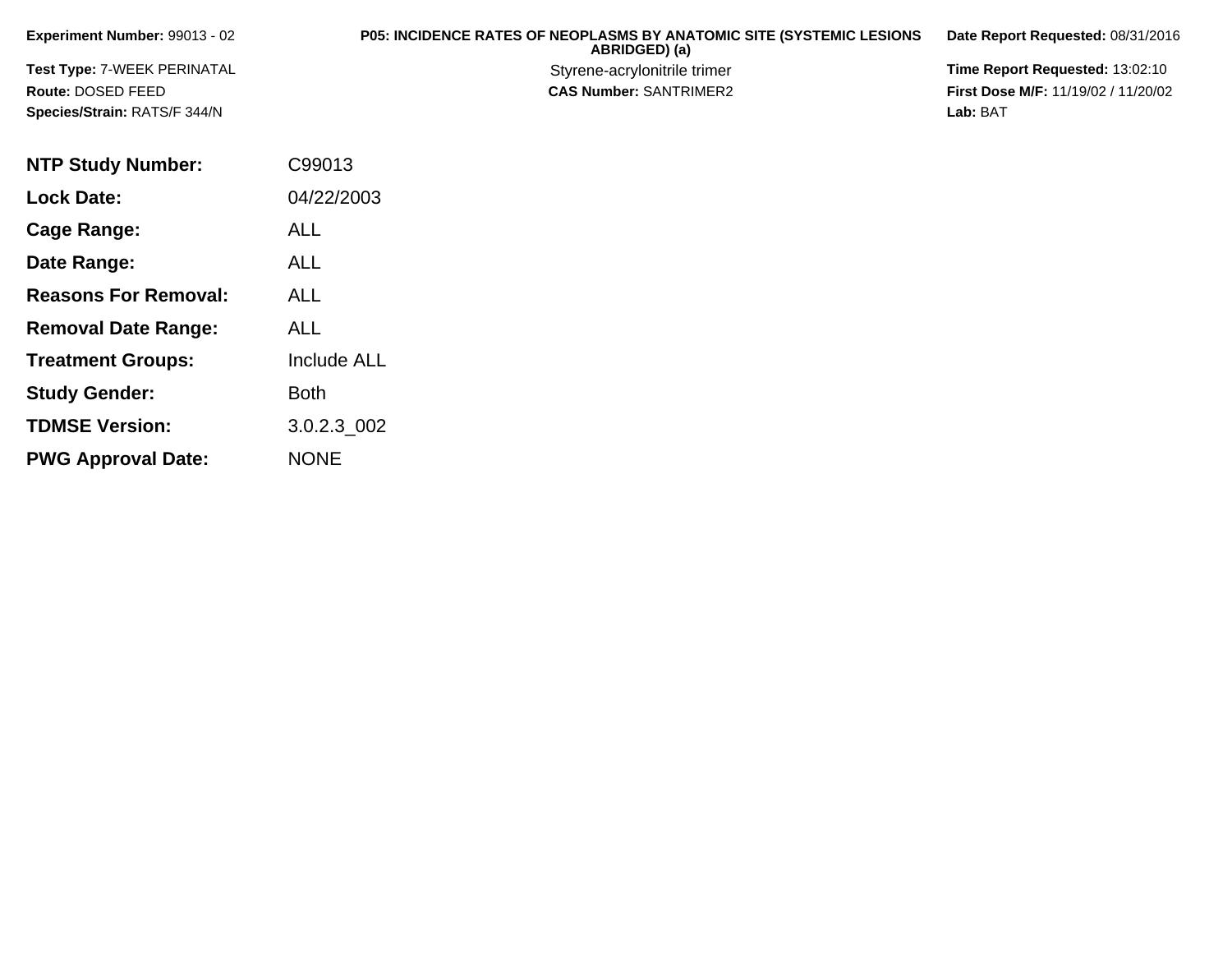| Experiment Number: 99013 - 02                 |            |                              | ABRIDGED) (a)                 | P05: INCIDENCE RATES OF NEOPLASMS BY ANATOMIC SITE (SYSTEMIC LESIONS | Date Report Requested: 08/31/2016 |                                     |  |  |
|-----------------------------------------------|------------|------------------------------|-------------------------------|----------------------------------------------------------------------|-----------------------------------|-------------------------------------|--|--|
| Test Type: 7-WEEK PERINATAL                   |            | Styrene-acrylonitrile trimer |                               |                                                                      |                                   | Time Report Requested: 13:02:10     |  |  |
| Route: DOSED FEED                             |            |                              | <b>CAS Number: SANTRIMER2</b> |                                                                      |                                   | First Dose M/F: 11/19/02 / 11/20/02 |  |  |
| Species/Strain: RATS/F 344/N                  |            |                              |                               |                                                                      | Lab: BAT                          |                                     |  |  |
| <b>FISCHER 344 RATS MALE</b>                  | 0_PPM PUPS | 250 PPM PUPS                 | 500 PPM PUPS                  | 1000 PPM PUPS                                                        | 2000 PPM PUPS                     | 4000 PPM PUPS                       |  |  |
| <b>Disposition Summary</b>                    |            |                              |                               |                                                                      |                                   |                                     |  |  |
| <b>Animals Initially In Study</b>             | 10         | 10                           | 10                            | 10                                                                   | 10                                | 10                                  |  |  |
| <b>Early Deaths</b>                           |            |                              |                               |                                                                      |                                   |                                     |  |  |
| <b>Moribund Sacrifice</b>                     |            |                              |                               |                                                                      |                                   | 1                                   |  |  |
| <b>Survivors</b><br><b>Terminal Sacrifice</b> | 10         | 10                           | 10                            | 10                                                                   | 10                                | 9                                   |  |  |
| <b>Animals Examined Microscopically</b>       | 10         | $10$                         | 10                            | 10                                                                   | 10                                | 10                                  |  |  |
| <b>ALIMENTARY SYSTEM</b>                      |            |                              |                               |                                                                      |                                   |                                     |  |  |
| Liver                                         | (10)       | (10)                         | (10)                          | (10)                                                                 | (10)                              | (10)                                |  |  |
| CARDIOVASCULAR SYSTEM                         |            |                              |                               |                                                                      |                                   |                                     |  |  |
| None                                          |            |                              |                               |                                                                      |                                   |                                     |  |  |
| <b>ENDOCRINE SYSTEM</b>                       |            |                              |                               |                                                                      |                                   |                                     |  |  |
| None                                          |            |                              |                               |                                                                      |                                   |                                     |  |  |
| <b>GENERAL BODY SYSTEM</b>                    |            |                              |                               |                                                                      |                                   |                                     |  |  |
| None                                          |            |                              |                               |                                                                      |                                   |                                     |  |  |
| <b>GENITAL SYSTEM</b>                         |            |                              |                               |                                                                      |                                   |                                     |  |  |
| Epididymis                                    | (10)       | (0)                          | (0)                           | (10)                                                                 | (10)                              | (10)                                |  |  |
| Prostate                                      | (10)       | (0)                          | (0)                           | (0)                                                                  | (10)                              | (10)                                |  |  |
| Seminal Vesicle                               | (10)       | (0)                          | (0)                           | (10)                                                                 | (10)                              | (10)                                |  |  |
| <b>Testes</b>                                 | (10)       | (0)                          | (0)                           | (10)                                                                 | (10)                              | (10)                                |  |  |
|                                               |            |                              |                               |                                                                      |                                   |                                     |  |  |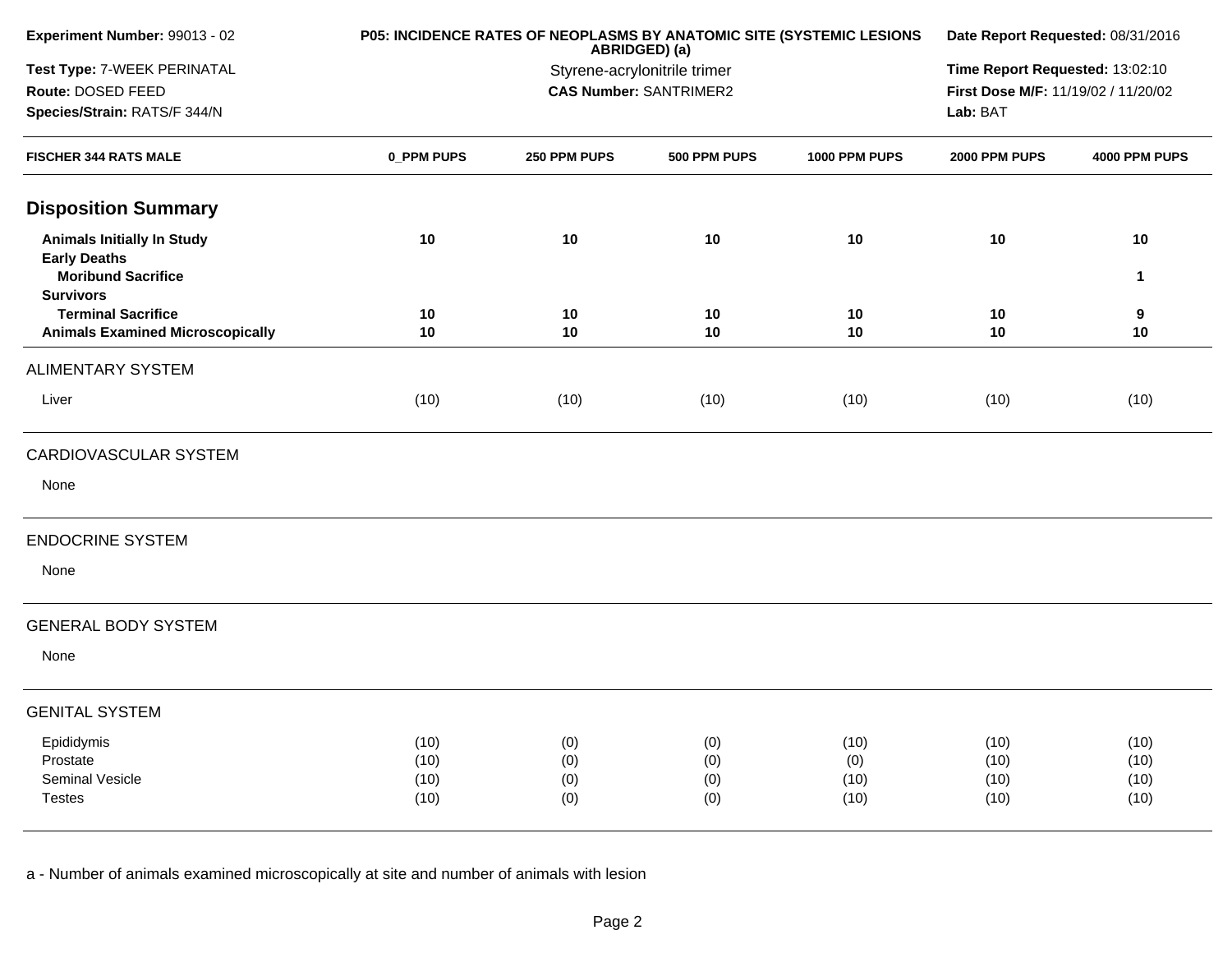| Experiment Number: 99013 - 02 |            | P05: INCIDENCE RATES OF NEOPLASMS BY ANATOMIC SITE (SYSTEMIC LESIONS | ABRIDGED) (a)                   |               | Date Report Requested: 08/31/2016   |               |  |  |
|-------------------------------|------------|----------------------------------------------------------------------|---------------------------------|---------------|-------------------------------------|---------------|--|--|
| Test Type: 7-WEEK PERINATAL   |            | Styrene-acrylonitrile trimer                                         | Time Report Requested: 13:02:10 |               |                                     |               |  |  |
| Route: DOSED FEED             |            |                                                                      | <b>CAS Number: SANTRIMER2</b>   |               | First Dose M/F: 11/19/02 / 11/20/02 |               |  |  |
| Species/Strain: RATS/F 344/N  |            |                                                                      | Lab: BAT                        |               |                                     |               |  |  |
| <b>FISCHER 344 RATS MALE</b>  | 0_PPM PUPS | 250 PPM PUPS                                                         | 500 PPM PUPS                    | 1000 PPM PUPS | 2000 PPM PUPS                       | 4000 PPM PUPS |  |  |
| <b>HEMATOPOIETIC SYSTEM</b>   |            |                                                                      |                                 |               |                                     |               |  |  |
| Spleen                        | (10)       | (0)                                                                  | (0)                             | (10)          | (10)                                | (10)          |  |  |
| Thymus                        | (10)       | (0)                                                                  | (0)                             | (0)           | (10)                                | (10)          |  |  |
| <b>INTEGUMENTARY SYSTEM</b>   |            |                                                                      |                                 |               |                                     |               |  |  |
| None                          |            |                                                                      |                                 |               |                                     |               |  |  |
| MUSCULOSKELETAL SYSTEM        |            |                                                                      |                                 |               |                                     |               |  |  |
| <b>Skeletal Muscle</b>        | (10)       | (0)                                                                  | (0)                             | (0)           | (0)                                 | (10)          |  |  |
| NERVOUS SYSTEM                |            |                                                                      |                                 |               |                                     |               |  |  |
| <b>Brain</b>                  | (10)       | (10)                                                                 | (10)                            | (10)          | (10)                                | (10)          |  |  |
| <b>RESPIRATORY SYSTEM</b>     |            |                                                                      |                                 |               |                                     |               |  |  |
| None                          |            |                                                                      |                                 |               |                                     |               |  |  |
| SPECIAL SENSES SYSTEM         |            |                                                                      |                                 |               |                                     |               |  |  |
| None                          |            |                                                                      |                                 |               |                                     |               |  |  |
| <b>URINARY SYSTEM</b>         |            |                                                                      |                                 |               |                                     |               |  |  |
| Kidney                        | (10)       | (0)                                                                  | (10)                            | (10)          | (10)                                | (10)          |  |  |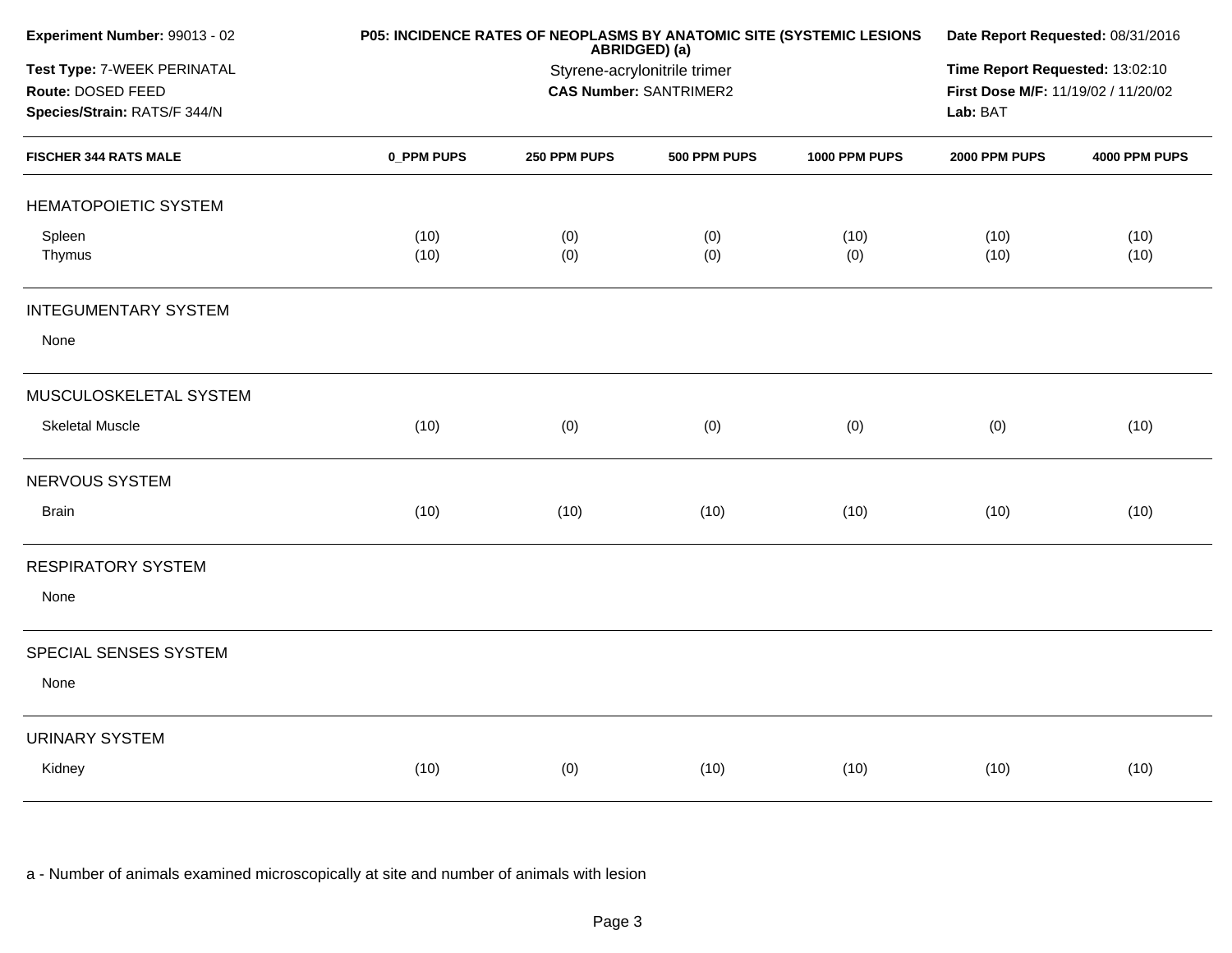| Experiment Number: 99013 - 02                                                       |            | P05: INCIDENCE RATES OF NEOPLASMS BY ANATOMIC SITE (SYSTEMIC LESIONS<br>ABRIDGED) (a) | Date Report Requested: 08/31/2016 |               |                                     |               |  |
|-------------------------------------------------------------------------------------|------------|---------------------------------------------------------------------------------------|-----------------------------------|---------------|-------------------------------------|---------------|--|
| Test Type: 7-WEEK PERINATAL                                                         |            | Styrene-acrylonitrile trimer                                                          | Time Report Requested: 13:02:10   |               |                                     |               |  |
| Route: DOSED FEED                                                                   |            |                                                                                       | <b>CAS Number: SANTRIMER2</b>     |               | First Dose M/F: 11/19/02 / 11/20/02 |               |  |
| Species/Strain: RATS/F 344/N                                                        |            |                                                                                       |                                   |               | Lab: BAT                            |               |  |
| <b>FISCHER 344 RATS MALE</b>                                                        | 0 PPM PUPS | 250 PPM PUPS                                                                          | 500 PPM PUPS                      | 1000 PPM PUPS | 2000 PPM PUPS                       | 4000 PPM PUPS |  |
| <b>Tumor Summary for Males</b>                                                      |            |                                                                                       |                                   |               |                                     |               |  |
| <b>Total Animals with Primary Neoplasms (b)</b><br><b>Total Primary Neoplasms</b>   |            |                                                                                       |                                   |               |                                     |               |  |
| <b>Total Animals with Benign Neoplasms</b><br><b>Total Benign Neoplasms</b>         |            |                                                                                       |                                   |               |                                     |               |  |
| <b>Total Animals with Malignant Neoplasms</b><br><b>Total Malignant Neoplasms</b>   |            |                                                                                       |                                   |               |                                     |               |  |
| <b>Total Animals with Metastatic Neoplasms</b><br><b>Total Metastatic Neoplasms</b> |            |                                                                                       |                                   |               |                                     |               |  |
| <b>Total Animals with Malignant Neoplasms</b><br><b>Uncertain Primary Site</b>      |            |                                                                                       |                                   |               |                                     |               |  |
| <b>Total Animals with Neoplasms Uncertain-</b><br><b>Benign or Malignant</b>        |            |                                                                                       |                                   |               |                                     |               |  |
| <b>Total Uncertain Neoplasms</b>                                                    |            |                                                                                       |                                   |               |                                     |               |  |

\*\*\* END OF MALE \*\*\*

a - Number of animals examined microscopically at site and number of animals with lesion

b - Primary tumors: all tumors except metastatic tumors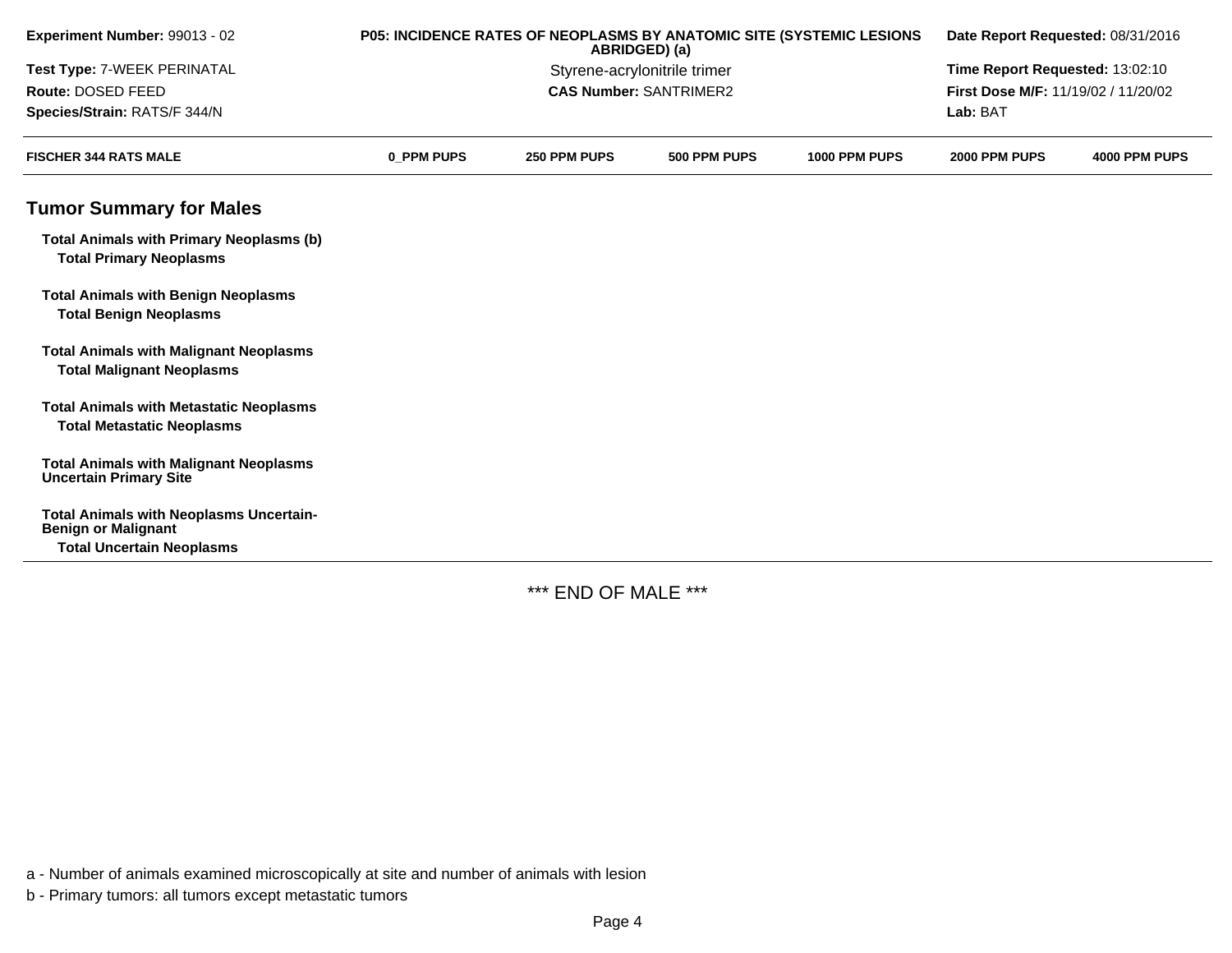| Experiment Number: 99013 - 02                                                |            | P05: INCIDENCE RATES OF NEOPLASMS BY ANATOMIC SITE (SYSTEMIC LESIONS<br>Date Report Requested: 08/31/2016<br>ABRIDGED) (a)<br>Time Report Requested: 13:02:10<br>Styrene-acrylonitrile trimer |                               |               |                                     |               |
|------------------------------------------------------------------------------|------------|-----------------------------------------------------------------------------------------------------------------------------------------------------------------------------------------------|-------------------------------|---------------|-------------------------------------|---------------|
| Test Type: 7-WEEK PERINATAL                                                  |            |                                                                                                                                                                                               |                               |               |                                     |               |
| Route: DOSED FEED                                                            |            |                                                                                                                                                                                               | <b>CAS Number: SANTRIMER2</b> |               | First Dose M/F: 11/19/02 / 11/20/02 |               |
| Species/Strain: RATS/F 344/N                                                 |            |                                                                                                                                                                                               |                               |               | Lab: BAT                            |               |
| <b>FISCHER 344 RATS FEMALE</b>                                               | 0 PPM PUPS | 250 PPM PUPS                                                                                                                                                                                  | 500 PPM PUPS                  | 1000 PPM PUPS | 2000 PPM PUPS                       | 4000 PPM PUPS |
| <b>Disposition Summary</b>                                                   |            |                                                                                                                                                                                               |                               |               |                                     |               |
| <b>Animals Initially In Study</b><br><b>Early Deaths</b><br><b>Survivors</b> | 10         | 10                                                                                                                                                                                            | 10                            | 10            | 10                                  | 10            |
| <b>Terminal Sacrifice</b>                                                    | 10         | 10                                                                                                                                                                                            | 10                            | 10            | 10                                  | 10            |
| <b>Animals Examined Microscopically</b>                                      | 10         | 10                                                                                                                                                                                            | 10                            | 10            | 10                                  | 10            |
| <b>ALIMENTARY SYSTEM</b>                                                     |            |                                                                                                                                                                                               |                               |               |                                     |               |
| Liver                                                                        | (10)       | (0)                                                                                                                                                                                           | (10)                          | (10)          | (10)                                | (10)          |
| CARDIOVASCULAR SYSTEM                                                        |            |                                                                                                                                                                                               |                               |               |                                     |               |
| None                                                                         |            |                                                                                                                                                                                               |                               |               |                                     |               |
| <b>ENDOCRINE SYSTEM</b>                                                      |            |                                                                                                                                                                                               |                               |               |                                     |               |
| None                                                                         |            |                                                                                                                                                                                               |                               |               |                                     |               |
| <b>GENERAL BODY SYSTEM</b>                                                   |            |                                                                                                                                                                                               |                               |               |                                     |               |
| None                                                                         |            |                                                                                                                                                                                               |                               |               |                                     |               |
| <b>GENITAL SYSTEM</b>                                                        |            |                                                                                                                                                                                               |                               |               |                                     |               |
| Ovary                                                                        | (10)       | (10)                                                                                                                                                                                          | (10)                          | (10)          | (10)                                | (10)          |
| Uterus                                                                       | (10)       | (0)                                                                                                                                                                                           | (0)                           | (10)          | (10)                                | (10)          |
| Vagina                                                                       | (10)       | (10)                                                                                                                                                                                          | (10)                          | (10)          | (10)                                | (9)           |
| <b>HEMATOPOIETIC SYSTEM</b>                                                  |            |                                                                                                                                                                                               |                               |               |                                     |               |
| Spleen                                                                       | (10)       | (0)                                                                                                                                                                                           | (0)                           | (10)          | (10)                                | (10)          |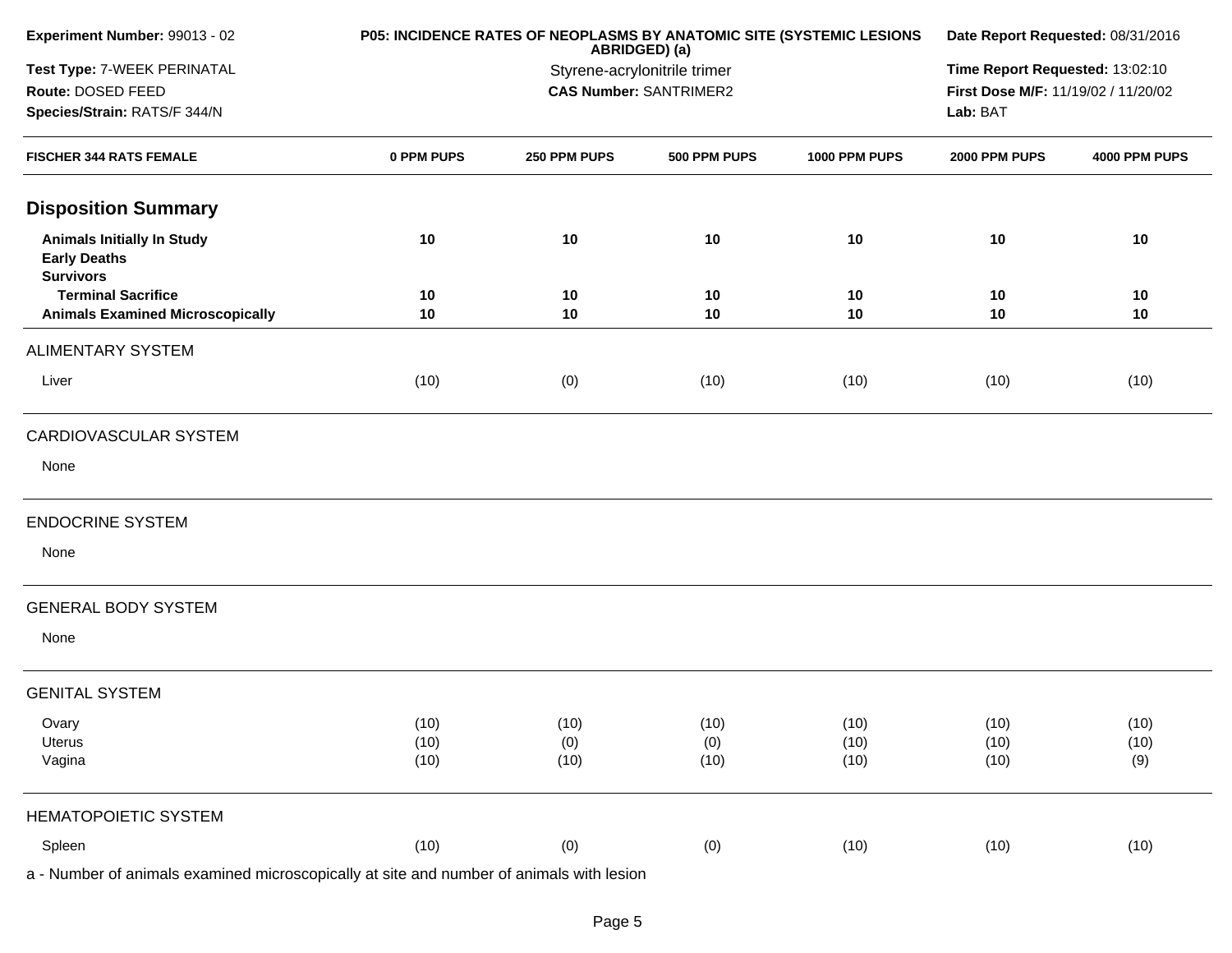|            |                                                                                    |              |                                                                                | Date Report Requested: 08/31/2016                                    |               |  |  |
|------------|------------------------------------------------------------------------------------|--------------|--------------------------------------------------------------------------------|----------------------------------------------------------------------|---------------|--|--|
|            | Time Report Requested: 13:02:10<br>First Dose M/F: 11/19/02 / 11/20/02<br>Lab: BAT |              |                                                                                |                                                                      |               |  |  |
| 0 PPM PUPS | 250 PPM PUPS                                                                       | 500 PPM PUPS | 1000 PPM PUPS                                                                  | 2000 PPM PUPS                                                        | 4000 PPM PUPS |  |  |
| (10)       | (0)                                                                                | (0)          | (0)                                                                            | (10)                                                                 | (10)          |  |  |
|            |                                                                                    |              |                                                                                |                                                                      |               |  |  |
|            |                                                                                    |              |                                                                                |                                                                      |               |  |  |
|            |                                                                                    |              |                                                                                |                                                                      |               |  |  |
| (10)       | (0)                                                                                | (0)          | (0)                                                                            | (0)                                                                  | (10)          |  |  |
|            |                                                                                    |              |                                                                                |                                                                      |               |  |  |
| (10)       | (10)                                                                               | (10)         | (10)                                                                           | (10)                                                                 | (10)          |  |  |
|            |                                                                                    |              |                                                                                |                                                                      |               |  |  |
|            |                                                                                    |              |                                                                                |                                                                      |               |  |  |
|            |                                                                                    |              |                                                                                |                                                                      |               |  |  |
|            |                                                                                    |              |                                                                                |                                                                      |               |  |  |
|            |                                                                                    |              |                                                                                |                                                                      |               |  |  |
| (10)       | (0)                                                                                | (0)          | (0)                                                                            | (10)                                                                 | (10)          |  |  |
|            |                                                                                    |              | ABRIDGED) (a)<br>Styrene-acrylonitrile trimer<br><b>CAS Number: SANTRIMER2</b> | P05: INCIDENCE RATES OF NEOPLASMS BY ANATOMIC SITE (SYSTEMIC LESIONS |               |  |  |